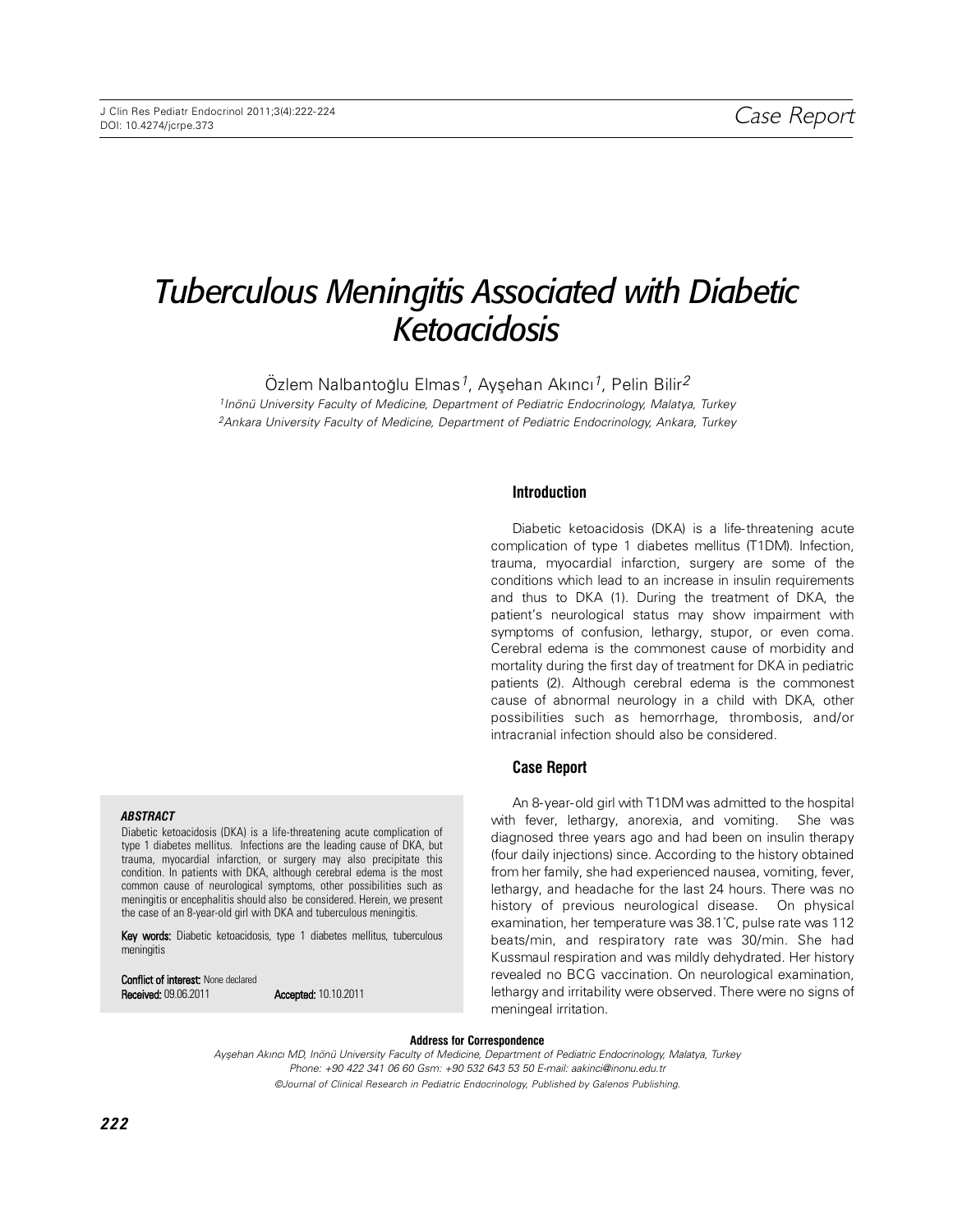## **Laboratory Findings**

On initial laboratory examination, the patient's hemoglobin level was 15.5 g/dL. C-reactive protein (CRP) level was 5 mg/dL. Leukocyte count was 36 100/μL and differential count showed a shift to the left with toxic granulations in neutrophils. Blood glucose level was 444 mg/dL. Metabolic acidosis was present with a pH of 7.19. The other biochemical values were as follows: blood urea nitrogen level: 16 mg/dL, serum creatinine: 0.86 mg/dL, sodium: 124 mmol/L, potassium: 3.6 mmol/L, chloride: 102 mmol/L, serum osmolarity: 312 mOsm/kg. Hemoglobin A1c was 8.1%. The patient's urine was strongly positive for sugar and ketones.

## **Management and Course**

DKA treatment was started with intravenous fluids and insulin infusion. In view of the presence of fever, elevated CRP and elevated white blood cell count with neutrophilia, antibiotics were also started. Plasma glucose was monitored regularly. During the course of treatment, bradycardia developed and the lethargic state progressed to stupor. Cranial computed tomography (CT) scan displayed cerebral edema. Lumbar puncture was not performed because of cerebral edema. Antiedema therapy was started with mannitol and dexamethasone. After 24 hours of treatment with intravenous insulin, blood glucose level decreased to 186 mg/dL. On the second day of treatment, diabetes insipidus occurred, and thus, desmopressin was added to the therapy. With treatment, the metabolic parameters became normal, but the neurological status was not improved. Magnetic resonance imaging (MRI) was performed in order to detect any central nervous system (CNS) infection and revealed structures which were consistent with tuberculoma, such as is seen in tuberculous meningitis (Figure 1). After the resolution of the cerebral edema on repeat MRI, a lumbar puncture was performed. In the cerebrospinal fluid (CSF) examination, glucose level was 129 mg/dL, protein: 44 mg/dL, and leukocyte count was 3 (2 lymphocytes, 1 polymorphonuclear leukocyte). CSF staining demonstrated acid-fast bacilli, implying a diagnosis of tuberculosis (Figure 2). The patient was started on antituberculosis treatment (rifampicin, isoniazid, pyrazinamide, ethambutol).

### **Discussion**

DKA is a life-threatening acute complication of T1DM and if not diagnosed promptly and treated appropriately, may lead to further serious complications. DKA is commonly precipitated by inadequate insulin treatment or by an acute episode of infection. Infections were reported to be responsible for development of DKA in 32% of the cases. The infections which contribute to DKA include bacteria (49%), viruses (49%), and tuberculosis (2%) (3). Intracranial infections (meningitis/encephalitis) may be associated with DKA. DKA with tuberculous meningitis, herpes simplex type 2 encephalitis and group B streptococcal meningitis have been reported (4.5.6).

Cerebral edema is the most common cause of acute neurological deterioration in DKA. However, in about 20% of acute neurological episodes, other causes such as localized edema due to infection, hemorrhage or thromboses are detected by CT scan or on postmortem examination (7,8). Infection is also the most common precipitating factor for DKA and the symptoms of DKA such as fever, headache, confusion, irritability are typical findings in intracranial infections as well. Therefore, patients with fever, headache, confusion, aphasia, personality change, clouding consciousness and even coma should be further evaluated for intracranial infections (9).

The diagnosis of tuberculous meningitis is difficult in its early stages. Nonspecific symptoms seen in the early stage of this condition such as fever, headache, irritability, drowsiness are also common in cerebral edema occurring in DKA patients. Therefore, in a type 1 diabetic patient, the symptoms of DKA could easily mask those of a concomitant stage I tuberculous meningitis, as in our patient. Our patient presented in a state of moderate ketoacidosis with fever, Kussmaul respiration and symptoms of dehydration. Although metabolic control and blood glucose regulation were achieved through proper fluid replacement and insulin therapy, the neurological condition of the patient deteriorated, which was suggestive of brain edema or CNS infection. Suspicion for presence of CNS infection also increased due to continuation of high fever, leukocytosis and high CRP levels despite the improved hydration. The CT scan showed enlarged ventricles and tuberculomas, indicating tuberculous meningitis. Tuberculous meningitis is an infection that is



Figure 1. The tuberculous granulomas seen in the basal cisterna in contrast and non-contrast T1-weighted magnetic resonance imaging (MRI) in cross sections



**Figure 2.** Acid-resistant bacilli demonstrated by cerebrospinal fluid staining